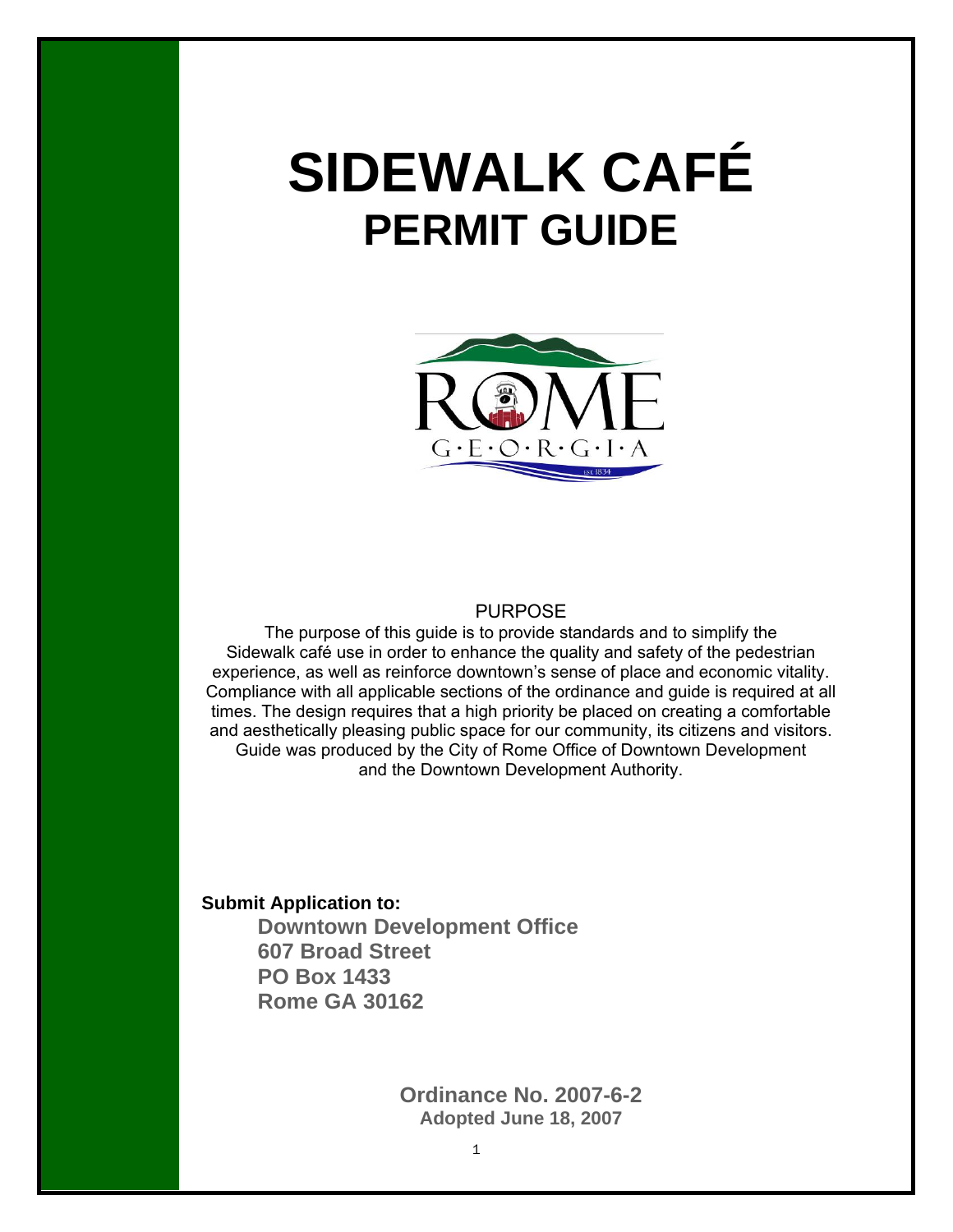### CITY OF ROME

CHAPTER 11 Licenses, Permits and Business Regulations

ARTICLE 11 Miscellaneous Licensing and Regulation

**SECTION 11-60 Sidewalk Cafes.** 

### **(A)** *DEFINITION*

the city.

The following words, terms and phrases, when used in this section, shall have the meanings ascribed to them in this subsection, except where the context clearly indicates a different meaning: *Sidewalk café* means an area of food service located outside, but connected with, a part of, and adjacent, an indoor restaurant or café located in

### **(B)** *APPLICATION FOR PERMIT*

Notwithstanding the provisions of sections 20-1 through 20-4, a licensed restaurant may apply to the City's Office of Downtown Development for a permit to operate a sidewalk café. Such application shall contain at least the following information: 1. The name and address of the licensee; 2. The proposed location and 3. a description of the proposed use or occupancy of the public right of way; and 4. Such other information as may be required by the Office of Downtown Development.

### **(C)** *CONDITION FOR PERMIT ISSUANCE*

Upon review and approval of the Office of Downtown Development, the City Clerk's Office shall issue a permit containing restrictions, terms, and conditions to ensure the proper use for public property and to protect the health, safety and welfare of the city, including the following:

(1) Sidewalk cafes shall be so located and maintained that the following portion of the contiguous sidewalk shall remain unused and unobstructed:

a. On Broad Street, at least an eight (8) foot portion of the sidewalk measured from the face of the Broad Street curb perpendicularly toward the property line of the adjacent indoor restaurant.

b. On all other streets within the C B C district, at least a six (6) foot wide portion of the sidewalk measured from the face of the curb of the street perpendicularly toward the property line of the adjacent indoor restaurant.

c. Within the eight (8) feet perpendicular from the Board Street curb and/or the six (6) feet perpendicular on all other streets, a minimum of four (4) feet shall be provided at all times from continuous unobstructed pedestrian traffic on the sidewalk between the sidewalk café area and the curb or nearest obstacle.

d. Permanent plantings, City owned waste receptacles, streetlight poles and other permanent fixtures along the sidewalk must be considered when determining the boundaries set forth in a permit.

e. The Office of Downtown Development shall serve as the review agency for site plans, specifications, fixtures and materials.

(2) Any special construction proposed to encroach upon or occupy any of the public rightof-way shall be permitted only by prior approval of such plans by the chief building official.

(3) The permit holder of any Sidewalk café shall at all times ensure that:

a. No encroachment on public rights-of-right, other than as stated in this section, shall be allowed to exist.

b. All restrictions, terms and conditions of any permit granted for sidewalk cafes shall be met. c. All general provisions and clean community regulations of the refuse collection and disposal provisions of Chapter 19 are complied with.

(4) The issuance of a Sidewalk café permit shall not be construed or interpreted to convey any property rights or any other rights not expressly set forth in such permit.

### **(D)** *REGULATIONS*

Except as otherwise provided, a Sidewalk cafe operating in Rome shall comply with the following: *1. Limitations on area* 

The area in which a sidewalk cafe is operated shall abut the outside front wall of the restaurant of which it is an extension and shall not extend in either direction beyond the outside front wall of the restaurant. Use of any storefront and /or sidewalk areas in front of premises immediately next door shall be permitted only to the extent permitted by a written agreement between the owners of such adjacent premises, with approval of the City's Office of Downtown Development. Adjacent property owners may not charge a fee or receive compensation for the use of the sidewalk areas in front of their property.

2. *Divider required*

The area permitted for a sidewalk cafe shall be separated from the remaining sidewalk area by a system of connected and weighted Bollards and chains that serve to contain crowds and maintain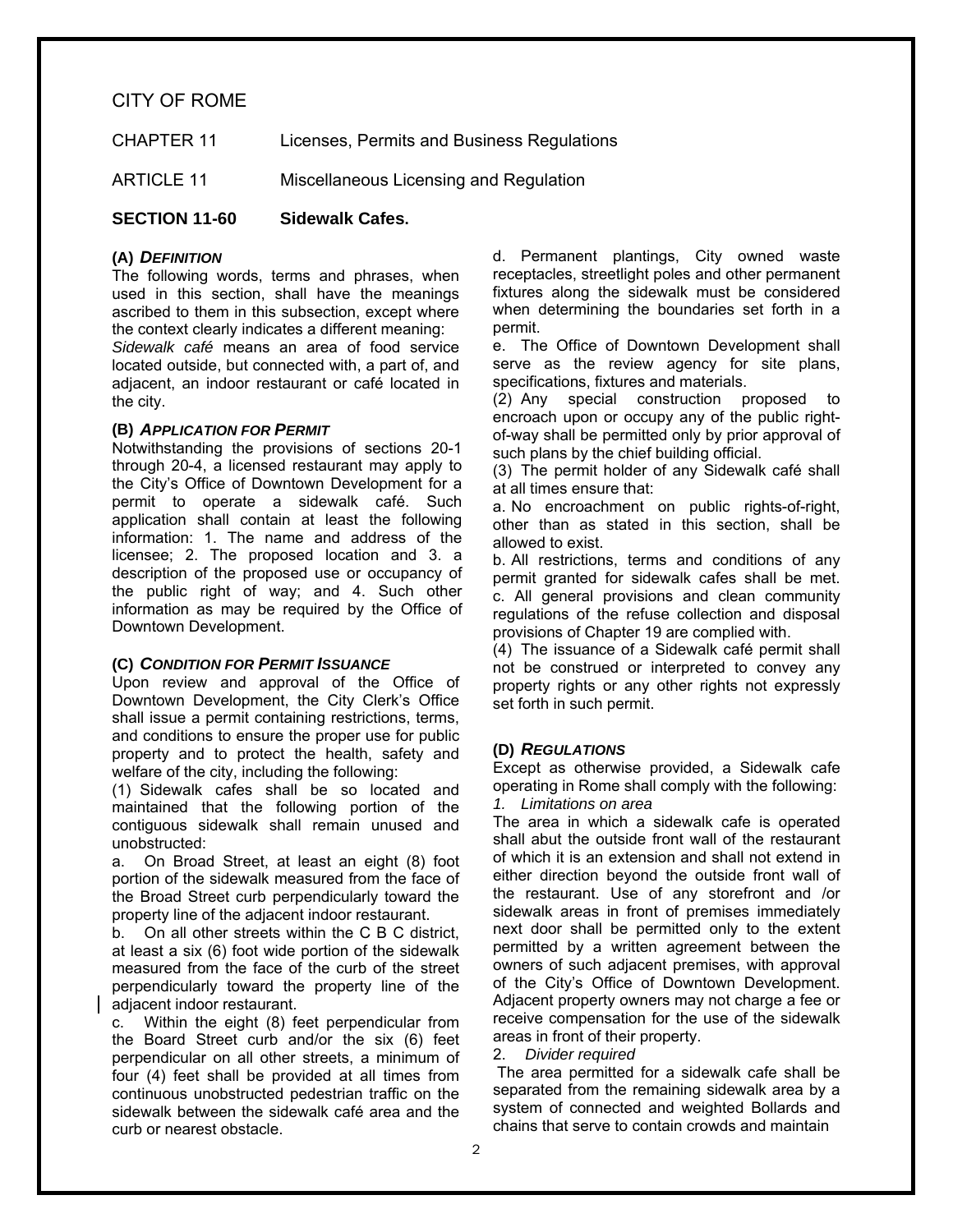the boundaries of the cafe. The system shall be designed and constructed such that it resists movement and can be disassembled and removed if necessary. The design must be included in the application and must be approved prior to issuance of a permit. Such divider shall not be less than three (3) feet nor more than four (4) feet in height. All tables and chairs shall be located totally within the limits of the divider. It shall be the responsibility of the permit holder to maintain the divider in its exact/approved location at all times.

*3. Sanitation* 

It shall be the responsibility and duty of the restaurant to which the Sidewalk cafe permit is issued to maintain the area covered by the permit in a clean, neat, and orderly manner at all times. The area shall be cleared of all debris at all times. It shall also be the responsibility of the permit holder to pressure wash the sidewalk surface on which the sidewalk cafe is located no less often than once every six months. Permit holder shall sweep the sidewalk and collect the debris prior to pressure washing and shall maintain records of date sidewalk was pressure washed and by whom, and such records shall be open to inspection by the City of Rome. Pressure washing by permit holder shall be conducted using water only. The use of cleaning agents is prohibited. All tables and chairs are to be kept clean, sanitary, safe, and in structurally sound condition at all times.

### *4. Removal of furnishings and suspension of operation*

All tables, chairs, and dividers of a Sidewalk cafe shall be removed from the public sidewalk area from time to time and outside operations suspended as required by the City of Rome for sidewalk cleaning or for such other purposes as the City may determine, in its sole discretion for such purposes as, but not limited to: a. Any permitted special event; b. Any street, sidewalk or utility construction; c. Any emergency situations; or d. The protection of the health, safety and welfare of the public.

### *5. Alcoholic Beverages/Open Containers*

Sidewalk cafe permit holder shall be exempt from the restrictions on open containers if such establishment is otherwise licensed to sell alcoholic beverages under the applicable laws and ordinances. All applicable provisions of Chapter 3 (Alcoholic Beverages) of the code of the City of Rome and regarding the sale, service, possession, and Title 3 (Alcoholic Beverages) of the official Code of Georgia shall be enforced consumption of alcoholic beverages. The permit holder shall post approved signs designating the limits of the open container area.

6. *Furnishings*

Furnishings shall not be secured to lamp posts, streetlights, trees or any other public street fixtures. Furnishings may not be stacked or stored outside on the public right-of-way at any time.

a. Fences/Barriers - A system of connected weighted bollards and chains shall serve to maintain the boundaries of the Sidewalk cafe. Flower boxes or planters may be used to define the corner boundaries of the area. b. Menu boards and signs - Menu boards, both portable and on walls, shall be subject to sign permit approval and shall comply with the City Code.

c. Trash Receptacles -The number, type and location of trash receptacles shall be subject to approval.

d. Umbrellas. Each table may be equipped with an umbrella that, when open, shall extend to at least the same diameter as the table it serves and shall be anchored with a weighted base. Any umbrella protruding into public space shall be positioned at a minimum height of seven feet. An umbrella may not display the name or logo of the restaurant operating the sidewalk cafe and/or advertise a product. Each umbrella shall be maintained in good, clean, and operable condition.

e. Tables and Chairs. Materials. Tables and chairs shall match and be made of safe, sturdy and durable material, such as wood, steel, or wrought iron. All furniture shall be commercial grade and manufactured for outdoor commercial use. Vinyl tablecloths are not recommended. Small round or square tables shall seat no more than four people. Use of larger tables may be granted provided that all clearance requirements are met. Round tables shall be no larger than three (3) feet diameter. Square tables shall be no larger than three (3) feet wide and rectangular tables no more than three  $(3)$  x four  $(4)$  feet.

### *7. Landscaping*

 Flower boxes or planters may be used to define the corner boundaries of the seating area. The combined height of the planters and live plants shall not exceed four (4) feet from sidewalk grade and no wider than two (2) feet at the base. The planting areas shall be planted with seasonal blooming or ornamental evergreen live plants year round. The permit holder shall maintain flower boxes and planting areas. The flower boxes, planters and trash receptacles shall be portable and made of safe, durable and attractive materials such as wood, steel or colored concrete.

### 8. *Hours of Operation*

A business with a sidewalk café permit may be open for breakfast, lunch and/or dinner and any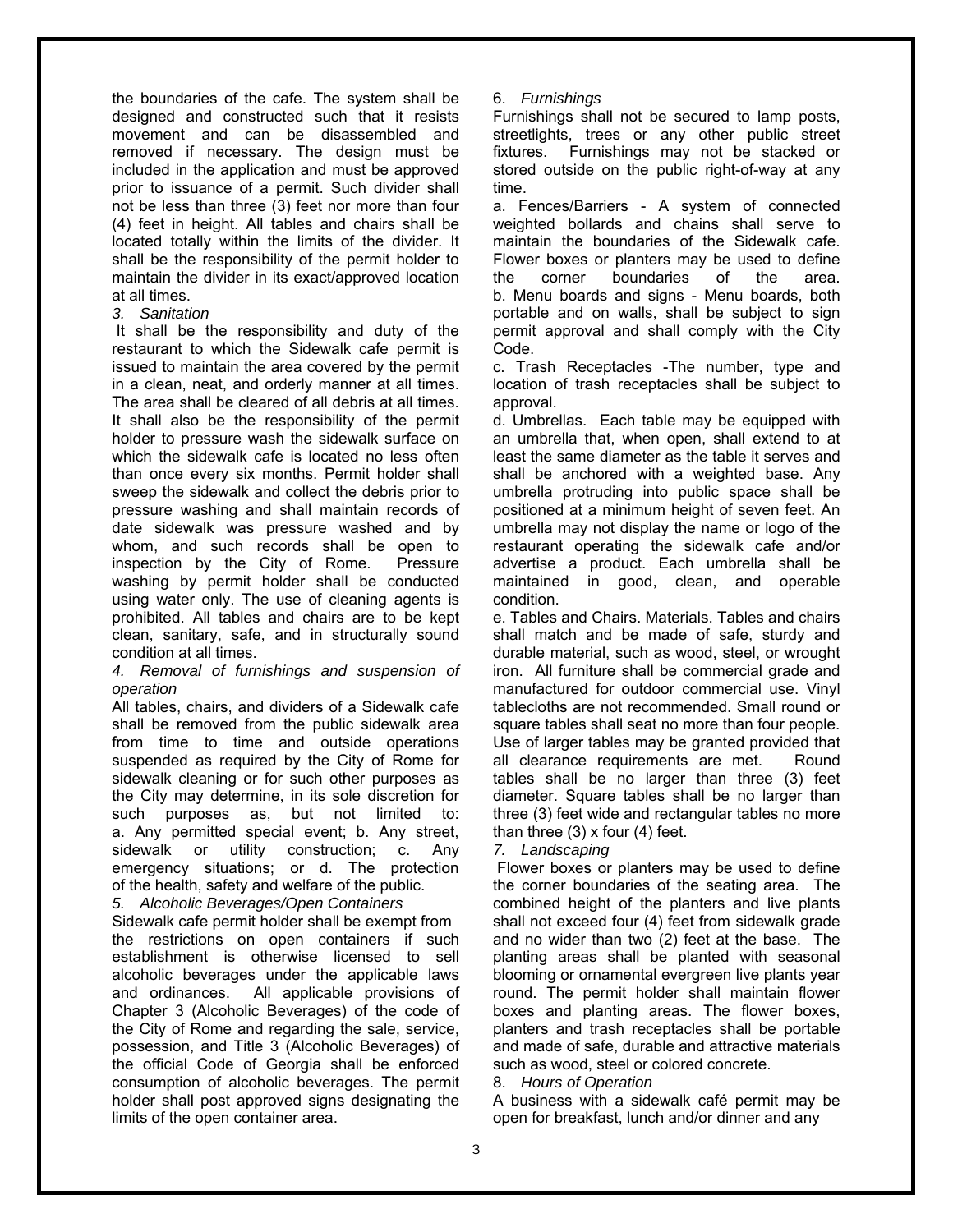combination thereof, consistent with the businesses normal hours of operation.

9. *Smoking*

Those businesses which are prohibited by State or local law from allowing smoking within the interior of their establishments may not allow smoking within the area permitted for a sidewalk café.

### 10. *Guidelines*

The City shall adopt standards and guidelines for consideration of applications without amendment to this article.

(E) *LIABILITY AND INSURANCE*  The City of Rome shall require permit holders to indemnify and hold harmless the City and its officers and employees from claims and liability arising out of the permit holder's use of a sidewalk café. The City shall require the permit holder to obtain insurance covering the use of a sidewalk café and to name the City of Rome as an additional insured with respect to such insurance. The City of Rome shall prepare guidelines with respect to any indemnification and insurance requirements of permit holders.

(F) *REVOCATION OR SUSPENSION OF PERMIT*  The approval of a Sidewalk cafe permit is conditional at all times. A sidewalk cafe permit may be revoked or suspended by the City's Code Enforcement Officer, upon approval of the City<br>Clerk's Office. if it is found that: Clerk's Office, if it is found that:

(1) Any necessary business or health permit has been suspended, revoked, or cancelled. (2) The permit holder is not incompliance with any of the City's regulations with respect to Sidewalk cafes.

(3) The permit holder has failed to correct violations of this chapter or any other ordinance within forty-eight (48) hours of receipt of the notice of same delivered in writing to the permit holder. (4) The permit holder has a history of violations of this chapter of three (3) or more within a two (2) year period, or immediately upon any violation depending upon severity of the violation. (5) Permits may be suspended for a period up to twelve (12) months depending upon history and severity of violations.

(G) *FINES FOR VIOLATORS.*  In addition to the possible revocation or suspension of a permit, the following minimum fines shall be imposed for violations of this chapter: First citation: \$100.00 fine. Second citation (within one-year period): \$250.00 fine. Third and subsequent citations (within one-year period): \$500.00 fine.

(H) *AMERICANS WITH DISBAILITIES ACT*  Any person or entity receiving a permit hereunder agrees to fully comply with all requirements of the Americans with Disabilities Act as currently existing or as may be hereafter amended.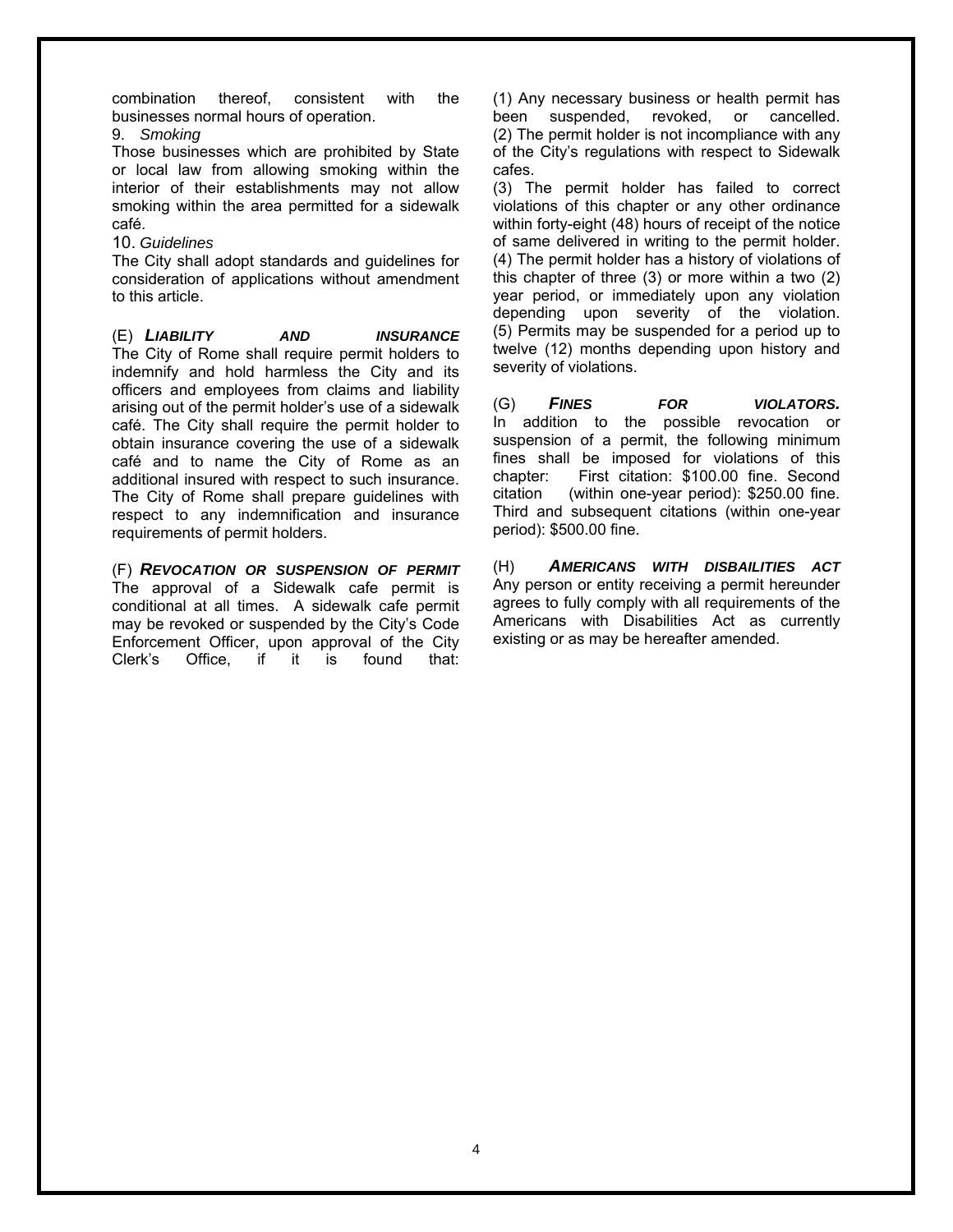### THE PROCESS

Eligible restaurants that would like to establish a sidewalk café must obtain a sidewalk café permit prior to operation in the public right-of-way. The café operator shall meet all conditions and requirements for a sidewalk café permit at all times.

- $\triangleright$  Request an application for a Sidewalk Café Permit from the City Clerk's Office, City Hall, 601 Broad Street or from the Office of Downtown Development, 607 Broad Street, Carnegie Building, lower level.
- ¾ Submit application and supporting documentation to the Downtown Development Office, 607 Broad Street, Carnegie Building, lower level.
- ¾ Applicants are contacted if the documentation is incomplete or additional information is necessary. Only fully completed submissions are reviewed for permitting.
- When the request has met approval, the application is then forwarded to the City Clerk's Office for permitting.
- $\triangleright$  Upon review and approval by both departments (Downtown Development for design review and City Clerk for permitting) the sidewalk café may be installed.

## DEFINITIONS

**SIDEWALK CAFÉ**: A sidewalk café means an area of food service located outside, but connected with, a part of, and adjacent to, an indoor restaurant or café located in the City.

**SIDEWALK CAFE DISTRICT:** A sidewalk café is allowed within the C-B-C Central Business Commercial District. The CBC district is intended to serve as the central headquarters for economic and administrative activity in the community and pedestrian friendly. The district is designed to have uses that are centrally located and compact so that maximum convenience is afforded the users and occupants of the district.

> **CBC District** Central Business Commercial

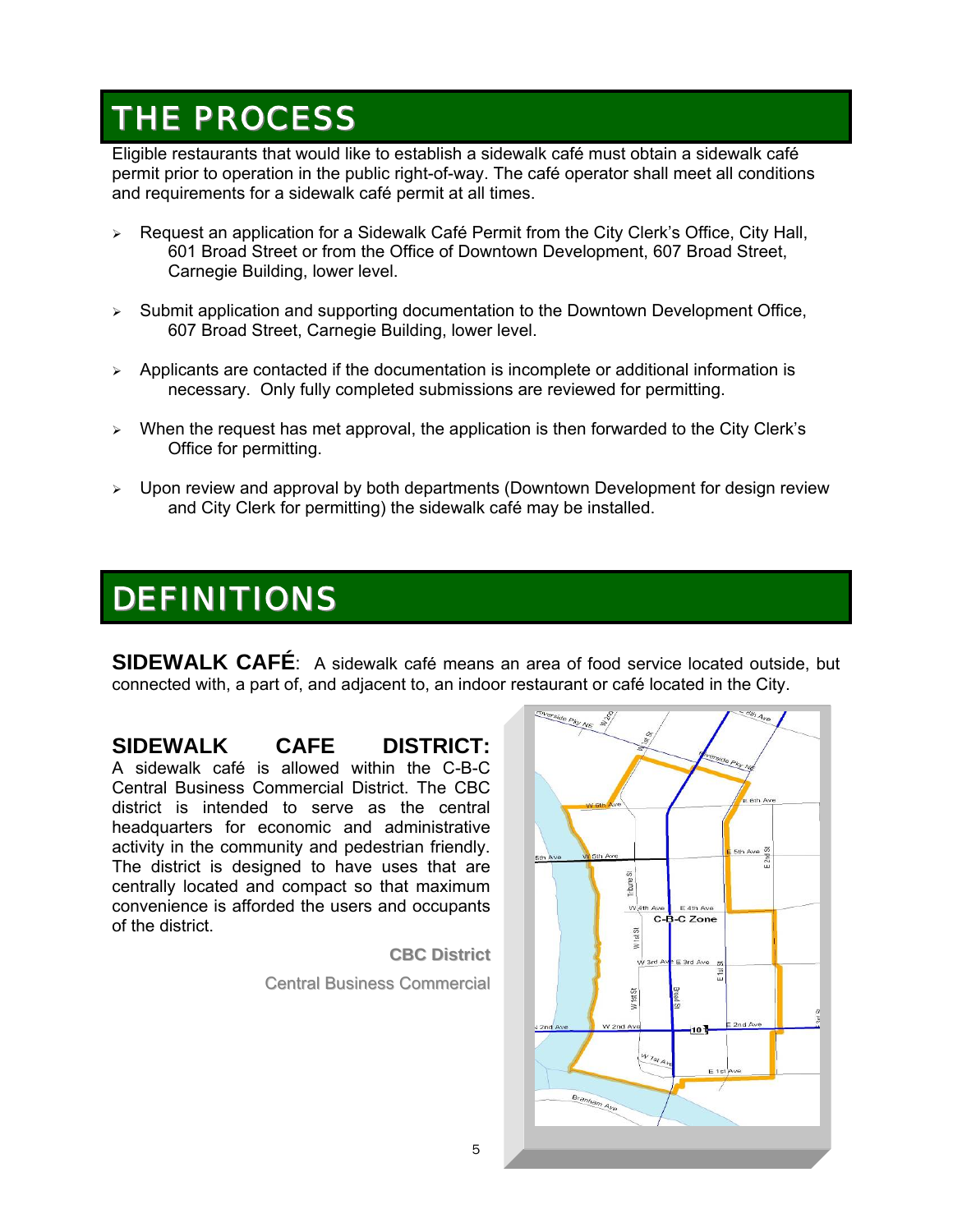## **DEFINITIONS**

**SIDEWALK CAFÉ AREA:** The sidewalk café area can be defined as:

- 1) the space delineated by the facade of the building to the adjacent street, perpendicular to the pedestrian zone (public right of way);
- 2) the recessed entries immediately adjacent to the outdoor sidewalk cafés.

### **ACTIVITY ZONES**

Any sidewalk café area may be viewed as containing four Activity Zones which must be respected at all times and include: Adjacent, Café, Pedestrian, and Vehicular.

*ADJACENT* - This zone applies to buildings with recessed entries that can accommodate café seating with tables. There shall be a minimum of 5 foot clear path from any entrance/exit door. This clearance may overlap with the pedestrian path clearance. A minimum 5 foot clear wide path shall remain open between the café entrance door and the sidewalk/pedestrian zone.

*CAFÉ* - This zone allows for the temporary installation of sidewalk café improvements (i.e. tables, chairs, umbrellas, and planters) This zone may include existing trees, lampposts, benches, etc. The number of tables and chairs installed on the public right-of-way depends on the physical configuration of the site and will be determined by the City at the time of issuance of the sidewalk café permit.

*PEDESTRIAN* - As a public sidewalk, this zone is for the safe and unimpeded passage of pedestrians, wheelchairs, baby carriers, etc. This zone may include existing trees, lampposts, benches and a minimum of 4 foot clear path shall be maintained at all times where these elements exist. All crosswalks must intersect with the Pedestrian Zone maintaining a 4 foot width at all times. At no time shall chairs extend into the Pedestrian Zone.

*VEHICULAR* - This zone refers to the vehicular travel lane and the on-street parking adjacent to the edge of curb. No improvements are allowed in this zone. Crosswalks are considered within the Vehicular Zone and pedestrian access must extend to the Pedestrian Zone.

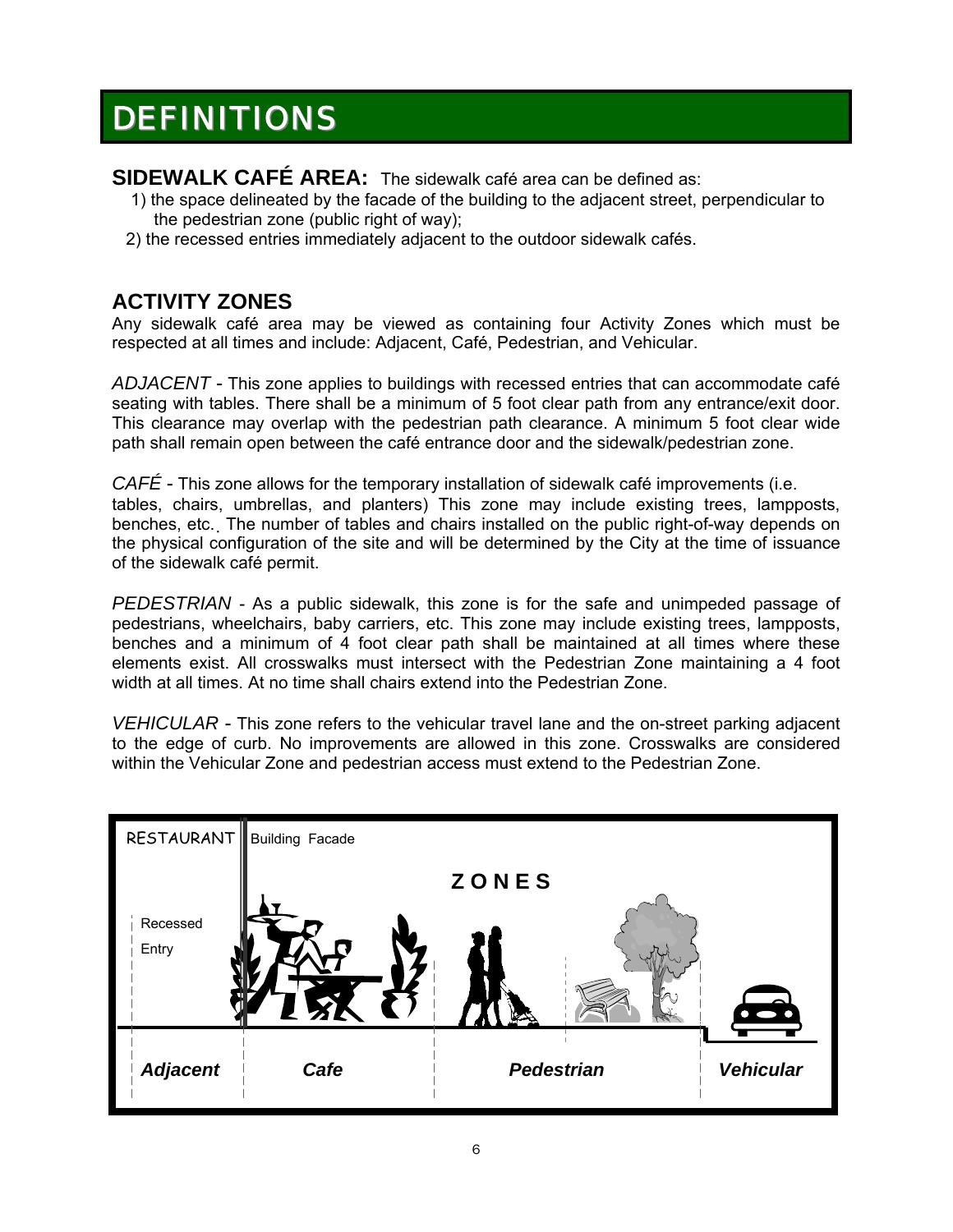## **OPERATIONS**

**HOURS -** A business with a sidewalk café may be open for breakfast, lunch and dinner or combination thereof, consistent with the normal hours of operation of the business.

**ALCOHOL -** Sidewalk cafe permit holder shall be exempt from the restrictions on open containers if such establishment is otherwise licensed to sell alcoholic beverages under the applicable laws and ordinances. The café shall comply with all applicable laws and local

ordinances regarding the sale and service of food and beverages to the public, including the Alcohol and Beverage Control requirements for serving alcohol and applicable County Health Regulations. At a minimum, the permit holder must post an 8" x 12" sign with the wording *"No Alcohol Beyond this Point"* at the exit of the café area, designating the limits of the open container area.

**No Alcohol Beyond This Point** 

## LAYOUT

The downtown sidewalk café area contains sidewalk patterns which affect the placement of improvements such as tables and chairs in the public right-of-way. The installation of these improvements is considered temporary in nature. The café area shall be furnished with tables and chairs, and may include umbrellas and planters. The operator shall not make any permanent changes, such as bolting tables to the ground. Improvements shall not be secured to lampposts, streetlights, trees or any other public street furniture. Café improvements shall be removed from the sidewalk and stored inside when required by the City. The sidewalk café improvements may not be stacked or stored outside on the public right-of-way at any time. The sidewalk café must maintain all minimum distances and clearance requirements at all times.

### **TYPICAL CLEARANCE REQUIREMENTS:**

Entrance Door - Five feet clearance from center of doorway at all times

Divider (bollards & chains) Must keep

four (4) feet minimum clear pedestrian path at all times where street fixtures exist and 8' from curb on Broad Street and 6' at all other streets.

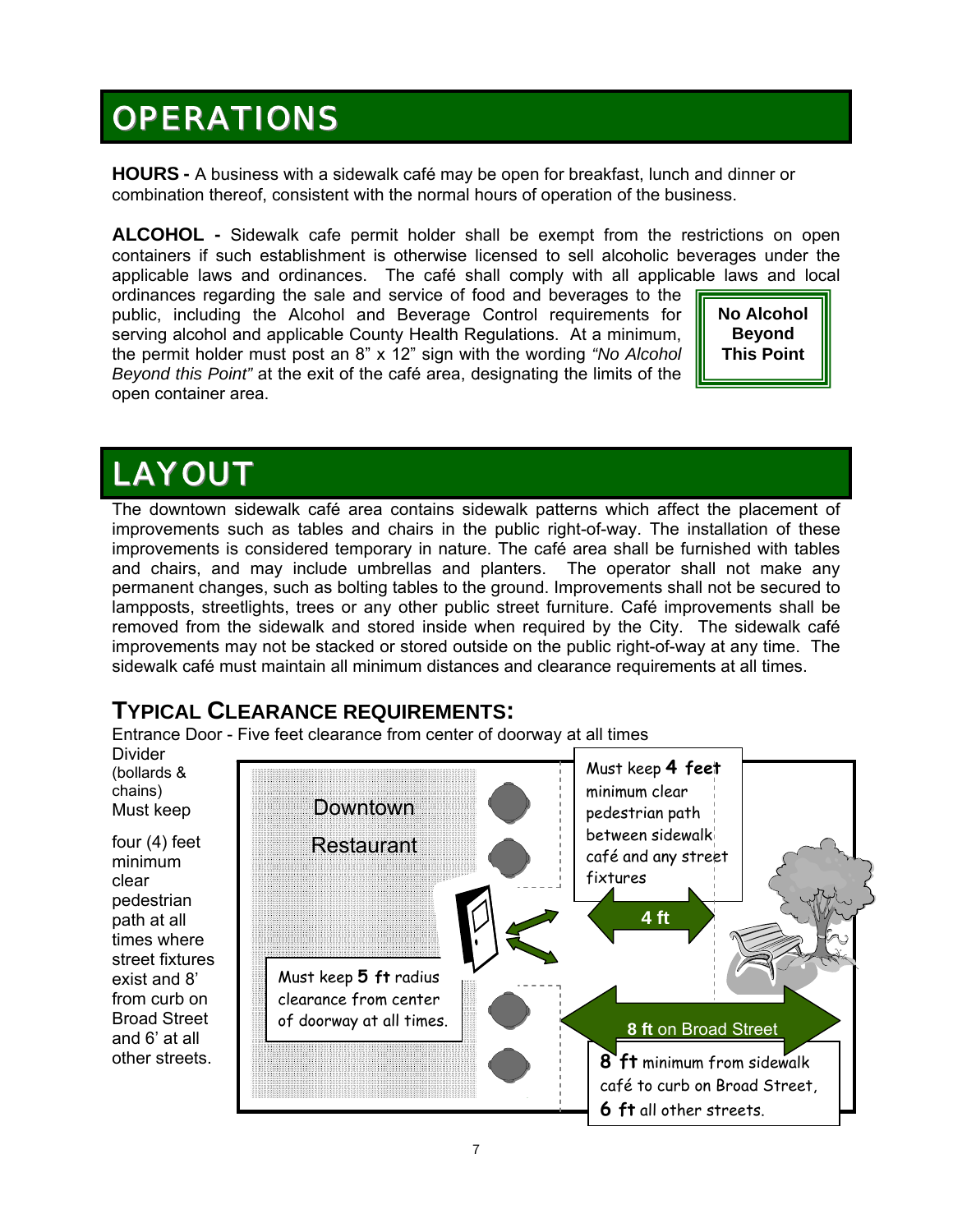## MAINTENANCE

The café operator shall be responsible for the proper maintenance of the café area at all times, including properly disposing of all trash generated by the operation. The café operator shall comply with all State and local regulations related to water disposal.

Pollution Prevention (visit www.cabmphandbooks.com for more information) Dry cleanup first (sweep, collect, and dispose of debris and trash) when cleaning sidewalk Regular broom (dry) sweep sidewalk to minimize cleaning with water.

## FURNITURE DESIGN All furnishings must meet the following standards:

### **TABLES AND SEATING**

Round tables shall be no larger than three (3) feet in diameter. Square tables shall be no larger than three (3) feet wide and rectangular tables no more than three (3) x four (4) feet. Round or square tables shall seat no more than four people, subject to compliance with the clearance requirements. Tables and chairs shall match and be made of safe, sturdy and durable material, such as wood, steel, plastic, and wrought iron. All furniture shall be commercial grade and manufactured for outdoor commercial use. All café furniture shall be properly maintained and cleaned regularly.





### **FLOWER BOXES AND PLANTERS**

Moveable flower boxes or planters may be used to visually define the corner boundaries and contain the café seating area. To avoid blocking the patron's vision while seated, the combined height of the planters and live plants shall not exceed 4 feet from sidewalk grade. The boxes or planters shall be no greater in height than  $2\frac{1}{2}$  ft. and no wider than 2 ft. at the base. The flower boxes and planters shall be portable and be made of safe, durable and attractive material such as

Planter or Flower Box plus Plants Height 4' Maximum



wood or steel. All boxes, planters and planting areas must be planted with seasonal blooming or ornamental evergreen live plants year round. The café owner shall be responsible for the prompt removal of all empty or poorly maintained planting areas.

Planter or Flower Box without Plants - Height 2.5' maximum

Base of Planter or Flower Box Maximum 2' Wide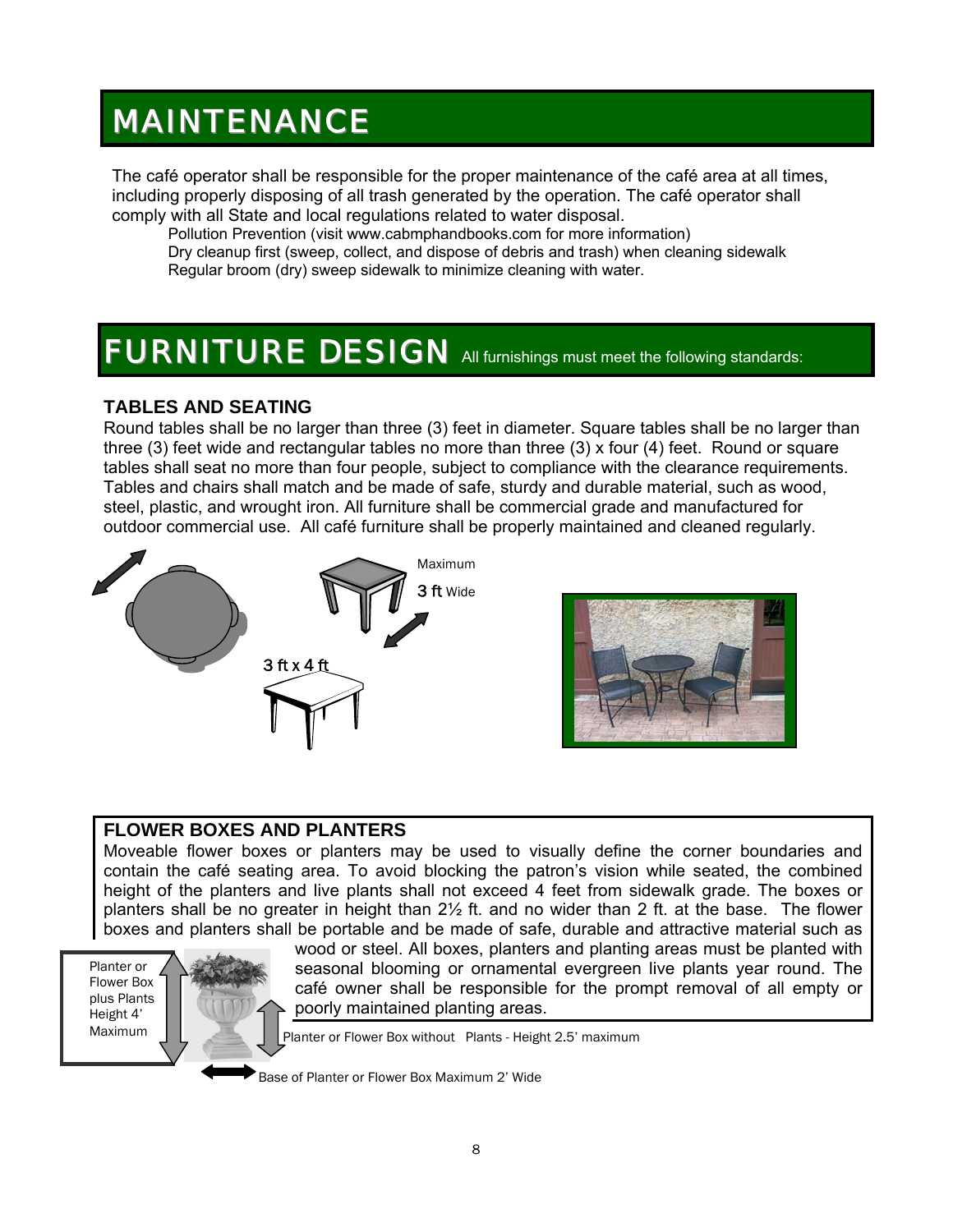### **MENU BOARDS & SIGNS**



City Code Section 33A, Article 2 and the City Sign Ordinance *For approval contact:* Rome Floyd Planning 706-236-4473 Web site: www.romega.us

**UMBRELLAS** Individual umbrellas of a compatible design shall not extend over the Pedestrian Zone. Umbrellas shall be made for outdoor commercial use subject to City approval and may not contain any logo, advertisement or message.

### **TRASH RECEPTACLES** On street receptacles may not be used for disposal of café trash.

### **FENCES / BARRIERS**

A system of connected weighted bollards and chains shall serve to maintain the boundaries of the Sidewalk cafe. Flower boxes or planters may be used to define the corner boundaries of the area. Moveable barriers and fences must be shown on the application site plan and are subject to approval.







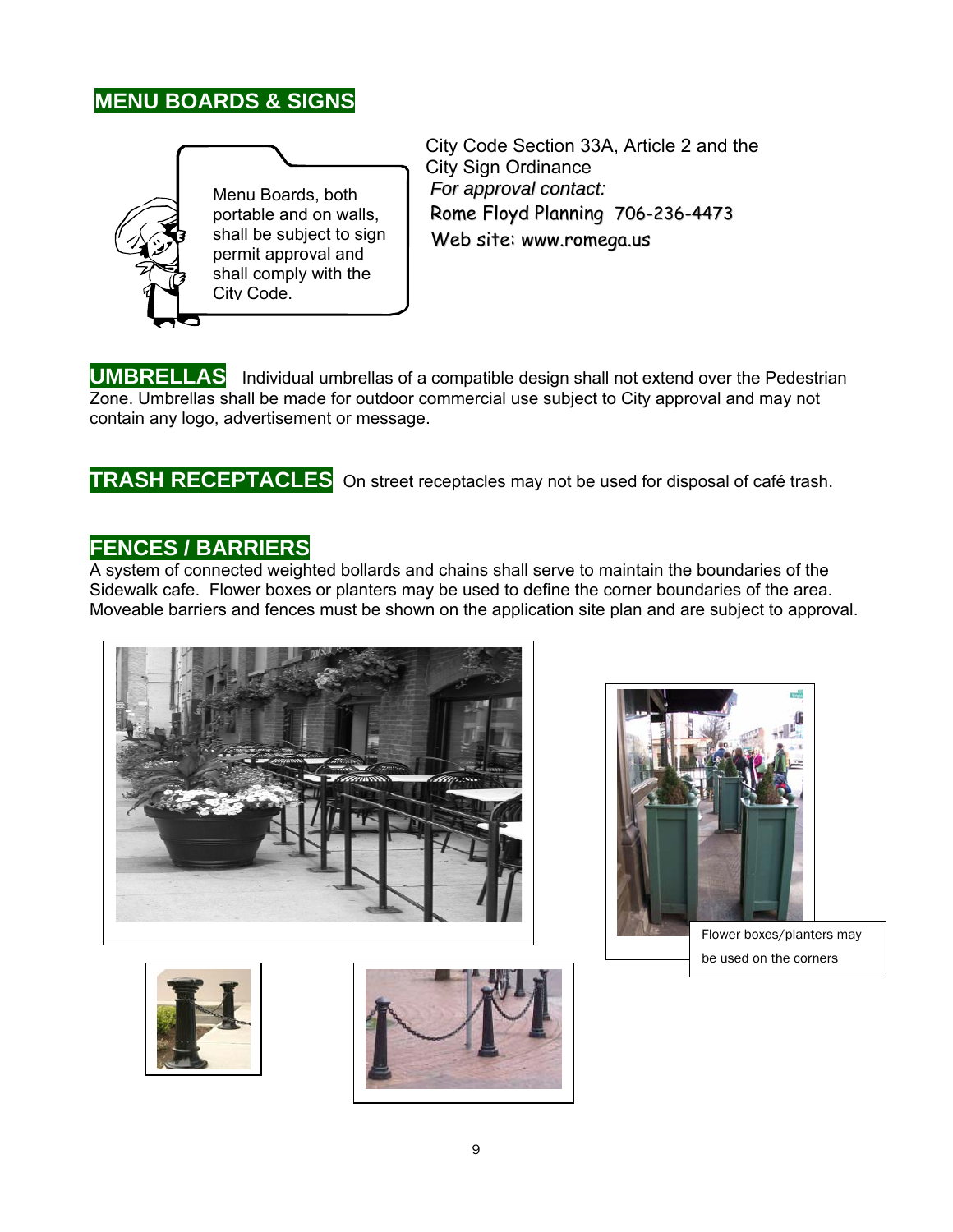## APPLICATION REQUIREMENTS

The following items must be submitted to the Downtown Development Department in order to process an application for a Sidewalk Café Permit:

> Application Form Site Plan – Scaled and dimensioned Site Furniture photograph or cut sheet Copy of Business License Copy of Beverage License Insurance Requirements - endorsement and certificate Indemnification Agreement Letter between property owner and business owner

### **INSURANCE REQUIREMENTS** (PLEASE READ CAREFULLY)

ORIGINAL INSURANCE CERTIFICATES NAMING THE CITY OF ROME AS ADDITIONAL INSURED MUST BE **ATTACHED TO THE APPLICATION BEFORE THE APPLICATION WILL BE PROCESSED. PERMIT HOLDER SHALL SECURE AND MAINTAIN DURING THE PERMIT PERIOD THE FOLLOWING COVERAGES:** 

**COMMERCIAL GENERAL LIABILITY: COMMERCIAL GENERAL LIABILITY IN THE AMOUNT OF \$1,000,000.00 PER OCCURRENCE FOR BODILY INJURY AND PROPERTY DAMAGE. THE CITY OF ROME GOVERNMENT MUST BE NAMED AS AN ADDITIONAL INSURED ON THIS POLICY, AND AN ENDORSEMENT MUST BE ISSUED AS PART OF THE POLICY REFLECTING COMPLIANCE WITH THIS REQUIREMENT. THE CITY OF ROME SHALL BE LISTED AS AN ADDITIONAL INSURED ON THE COMMERCIAL GENERAL LIABILITY.** 

### **SITE PLAN SUBMITTAL REQUIREMENTS**

A site plan is a dimensioned drawing that shows the general layout of the sidewalk café area and building frontage. The site plan must be drawn to scale and legible and include the following:

- 1. Measurement of frontage of the building or tenant space serving the proposed sidewalk café
- 2. Boundaries of the sidewalk café
- 3. Dimension the distance between the outer boundary of the sidewalk café and the curb. Where there are no permanent or fixed obstructions in the right of way, a minimum of 8'-0" of paved sidewalk must be maintained for sufficient pedestrian traffic
- 4. Dimension the distance between any permanent or fixed obstructions (sidewalk planters, trees and/or tree grates, light poles, directional or informational signage, trash receptacles) in relation to the boundaries of the sidewalk café area. A minimum distance of 8'-0" is required for pedestrian traffic
- 5. Number and placement of tables, chairs and any equipment that is to be placed in the sidewalk café area. Must be to scale
- 6. Plans MUST establish that the approved means of egress from the existing building are not blocked, diminished or in any way altered as a result of the new Sidewalk café.

### **Sample Site Plan**